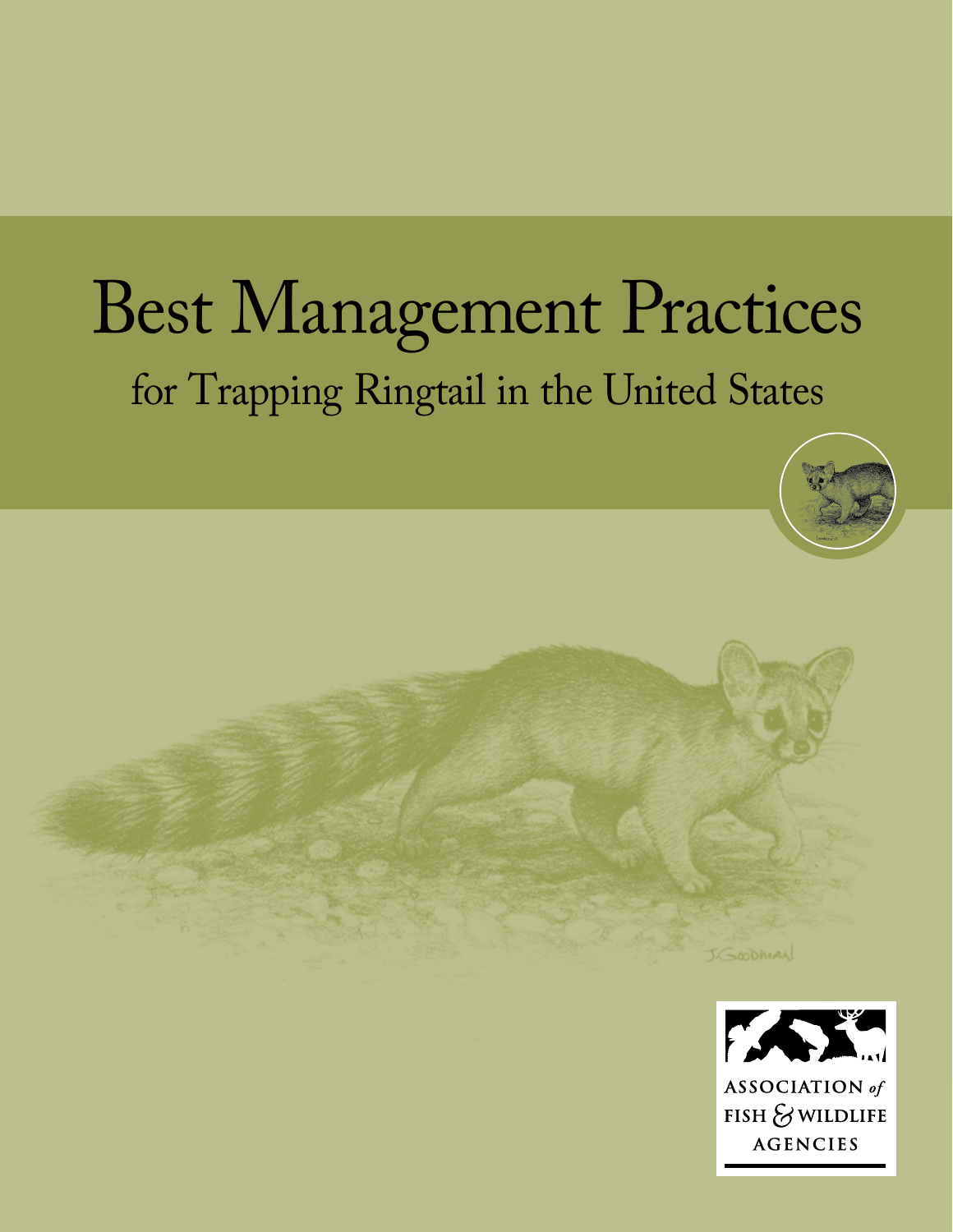**Figure 1.** RINGTAIL *(Bassariscus astutus)* Best Management Practices (BMPs) are carefully researched educational guides designed to address animal welfare and increase trappers' efficiency and selectivity. The extensive research and field-testing used to develop BMPs are described in the Introduction of this manual. The evaluation methods used to develop BMPs have been standardized, enabling BMPs to be easily updated and revised as new traps and techniques become available. All traps listed in the BMPs have been tested and meet performance standards for animal welfare, efficiency, selectivity, practicality, and safety.

Trapping BMPs provide options that allow for discretion and decision-making in the field. Best Management Practices are meant to be implemented in a voluntary and educational approach, and do not present a single choice that can or must be applied in all cases. BMPs are the product of on-going work that may be updated as additional traps are identified through future scientific testing.

# **The Ringtail at a Glance**

# **Characteristics**

Ringtails *(Bassariscus astutus)* (Figure 1), along with raccoons and coatis, are the only members of the Procyonidae family found in North America. Ringtails are much smaller and more slender than raccoons. The overall length, from tip of nose to tip of tail, is 24-32 inches, with a weight of 1.7 to 2.4 pounds. The ears and eyes are relatively large, and the face is pointed. Males are slightly larger than females but coloration is similar. The ringtail's padded feet have hairy soles and semi-retractile claws. The long fluffy tail is generally equal in length to the body. The pelage is a tan or light buff color with black-tipped guard hairs along the back. The feet and underparts/belly are buffy white. White rings border the eyes and white spots are found below the ears. The tail is white with seven to eight black bands incompletely encircling it and terminating in a black tip. Ringtails are exceptional climbers and agile runners and are at home in trees and cliffs as well as on the ground. Ringtails are active year-round. They are primarily nocturnal and rarely move about during the day. When agitated or alarmed ringtails may release a strong smelling anal musk.

## **Range**

Ringtails range throughout the southwestern United States and Mexico. Within the U.S., ringtails are found as far north as southwestern Oregon and throughout most portions of California, New Mexico, Arizona, Texas, Nevada, Utah, Colorado and Oklahoma. Scattered populations have also been reported in extreme southwestern Wyoming, and in portions of Arkansas and Louisiana on the margins of the ringtail range.

# **Habitat**

Ringtails occupy a variety of habitats from sea level to approximately 9,200 feet of elevation. They are found in dense woodlands, riparian forests, chaparral and rocky desert areas, but they are generally most abundant in riparian forests. Surface water sources are not a limiting factor as the ringtail is able to meet its requirement for water through ingesting succulent vegetation. They den in brushpiles, hollows in trees, burrows, rocky crevices and caves.



Association of Fish and Wildlife Agencies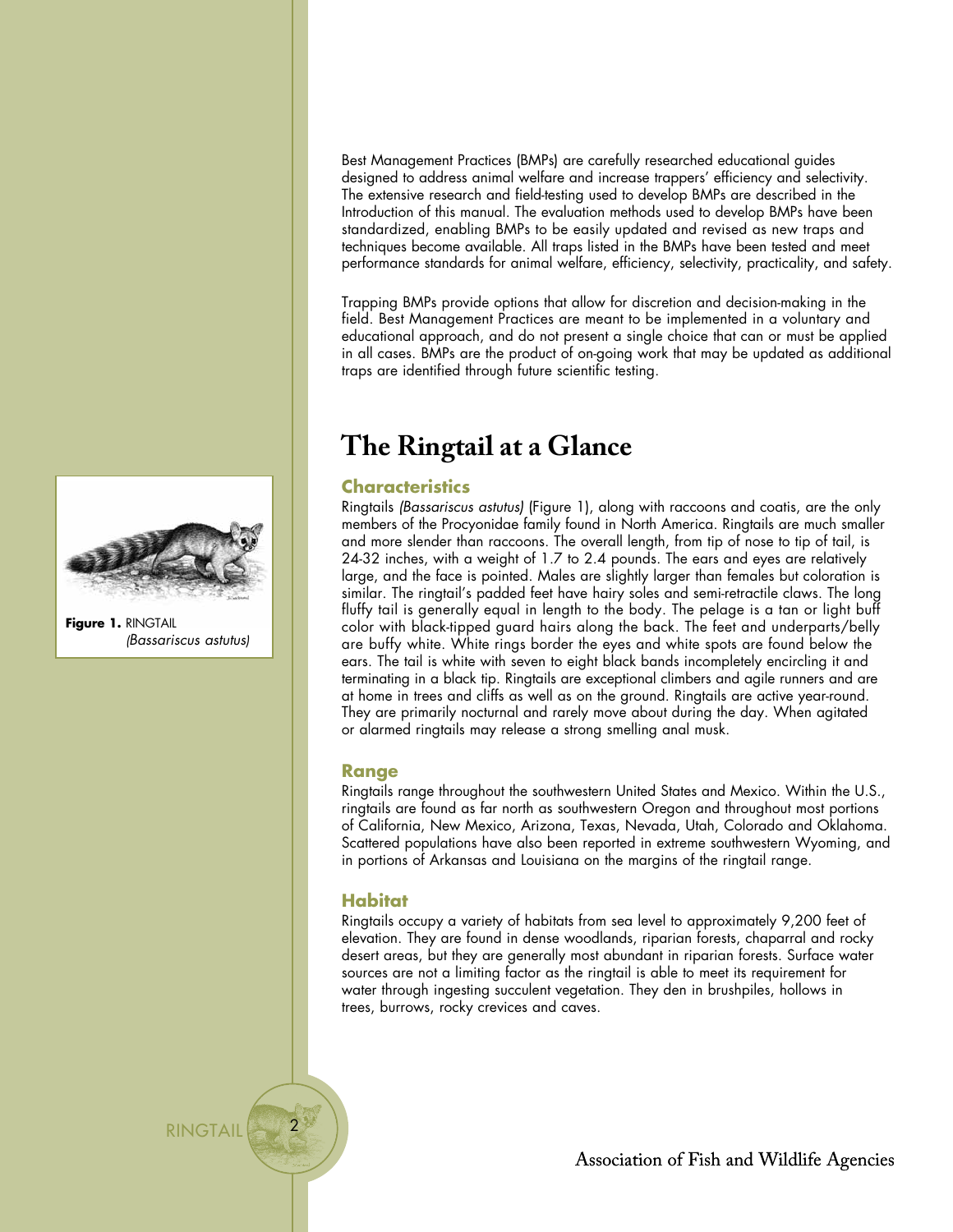# **Food Habits**

Ringtails are omnivores and consume a variety of plant material and animals. Small mammals (rodents, ground squirrels, tree squirrels, cottontail rabbits, bats, pocket gophers), fruits (persimmons, juniper berries, hackberry, prickly pear, mistletoe), and arthropods make up the majority of the ringtail diet, but birds and reptiles are also consumed. While ringtails normally hunt and kill their prey, they will eat carrion opportunistically and have been known to feed on the carcasses of cattle, sheep and deer.

### **Reproduction**

Ringtails begin breeding in February, but the breeding season may continue through early June with females being receptive for only 1-2 days during this time. Young are born between April and July after a gestation of eight weeks. Ringtails breed in their first year of life (sexually mature at 10 months) and females generally produce only one litter per year, but have been known to produce two. Young are born almost hairless with eyes and ear canals closed. There are normally 3-4 young per litter. Young are able to walk at six weeks and climb at eight weeks of age. The young are weaned by three months. The male ringtail remains with his mate and her young, after birth, and may help bring food to them for the first few months of life, until they are able to begin foraging. The young are independent after about six months. Whether ringtails mate for life is not known.

## **Populations**

Ringtail populations appear to be stable in most states where they occur; however, ringtails may be protected in some states; check your state's current trapping regulations. According to the International Union for Conservation of Nature (IUCN) Red List, the ringtail has a status of "least concern". Ringtails have few predators and they do not pose a threat to the populations of any other species.

**RINGTAIL** 

3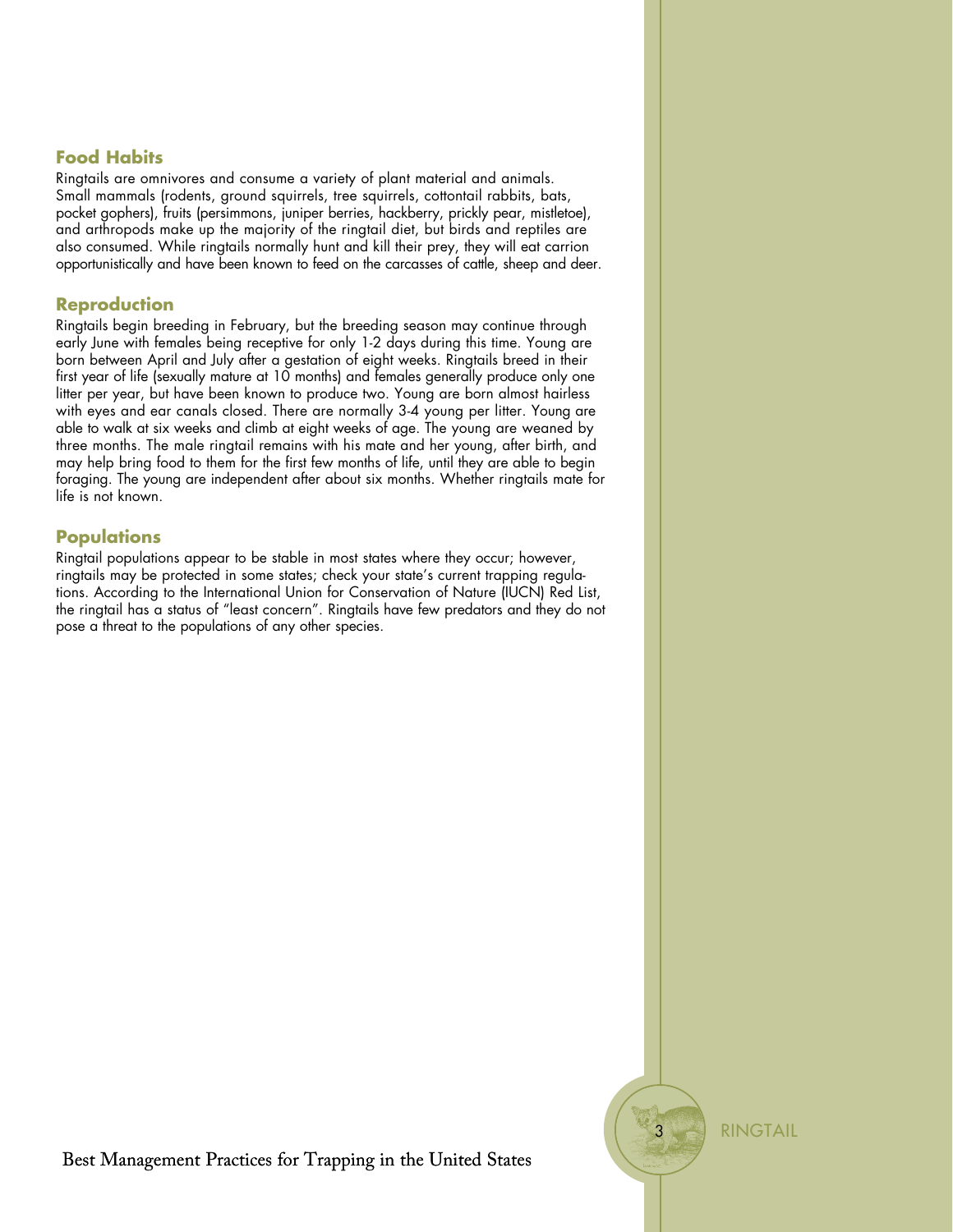# **General Overview of Traps Meeting BMP Criteria for Ringtail in the United States**

Cage and bodygrip traps were tested for Ringtail (Table 1). Examples, brief descriptions, and the mechanical details of the devices are given in the next section.

Table 1. Overview of traps meeting BMP criteria for Ringtail in the United States.

| <b>Trap Category</b> | <b>Total Dimensions*</b><br>Length x Width x Height | Door Size*<br>Width x Height | Mesh Size <sup>*</sup> / Gauge |                     |
|----------------------|-----------------------------------------------------|------------------------------|--------------------------------|---------------------|
| Cage                 | $32 \times 10 \times 12.75$                         | $10 \times 12$               | 1 x 2 / 12 Gauge Galvanized    |                     |
|                      | <b>Height of Trap Window*</b>                       | <b>Width of Trap Window*</b> | <b>Frame Wire*</b>             | <b>Spring Wire*</b> |
| Bodygrip             | 51/8                                                | 43/4                         | 1/4                            | 1/4                 |







RINGTAIL

4

\*measurements are in inches unless otherwise noted

# **General Considerations When Trapping Ringtail**

# **Cage Traps**

- Are bulky;
- Require bait (single door traps);
- Can be used to capture several furbearer species;
- Capture and hold animals alive, allowing for release.



**Figure 2b.** Bodygrip trap in baited cubby with pan trigger

## **Bodygrip**

- Should be placed to achieve a double strike. Rotating trap jaws should close on the top and bottom of the captured animal's neck and thorax (Figure 2a);
- Should be deployed in a baited cubby with a pan trigger (Figure 2b);
- May be used in locations and in weather conditions where other traps are less effective;
- May not be appropriate in some areas because captured animals are killed by the trap.

#### . **Safe Use of Bodygrip Traps**

By design, bodygrip traps must close with considerable force to humanely dispatch and efficiently capture wild furbearers. This is particularly true of larger sized and "magnum" type bodygrip traps. As a result, users should take special precautions to avoid potential injury when using these devices. Trappers should be familiar with the safe and efficient use of bodygrip traps and these are best learned in trapper education programs. A setting tool (Figure 3a) should be used to compress trap springs when setting large and magnum bodygrip traps.

Association of Fish and Wildlife Agencies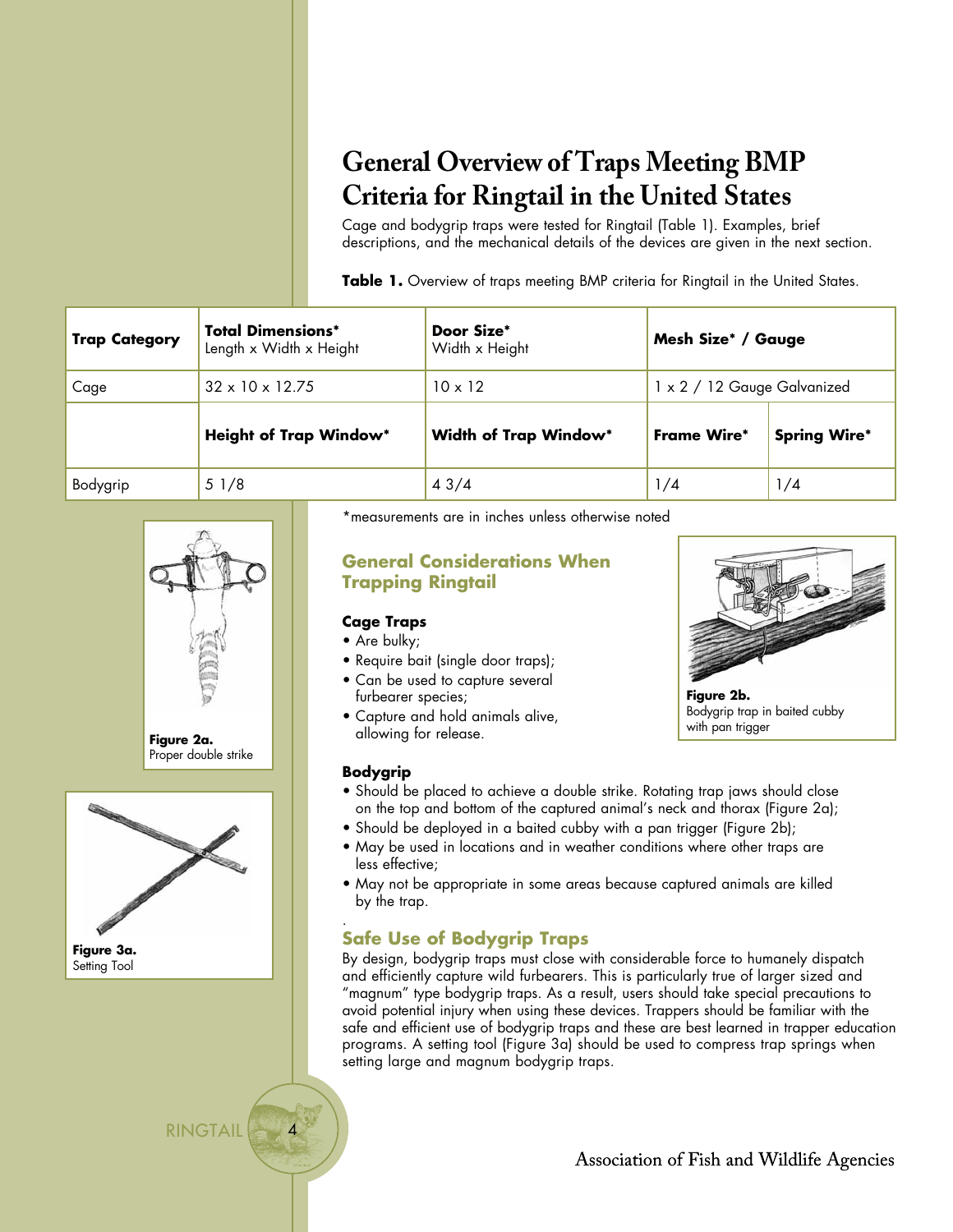Use of a setting tool will not only make setting traps easier, it will make setting traps safer by allowing the trapper to keep hands and fingers away from the jaws (Figure 3b). Most bodygrip traps are equipped with spring latches that hold each spring compressed, and the trapper should use these latches on both trap springs. A safety gripper (Figure 4a) should also be attached to the jaws when the jaws are moved to the set position (Figure 4b). This will prevent the trap from accidentally closing. The above safety devices protect the trapper and make it easier to set, position and anchor the trap safely. Safety devices should be disengaged only after the set is completed.

If you are accidentally caught in a bodygrip trap you need to know how to free yourself. A setting tool is the most effective means to freeing yourself and should be used to compress the springs or jaws. You should always have a setting tool in reach when setting and placing bodygrip traps. In the event you are not able to reach this tool or use it with one arm, you should always carry a four-foot piece of rope with a loop tied on one end in a pocket that can be easily accessed by either hand (a belt or boot lace could be used instead of a rope). You can use the rope to free yourself as follows:

- 1) Thread the rope through the eyes of one of the springs (Figure 5a).
- 2) Bring the rope around and thread it back through the eyes a second time (Figure 5b).
- 3) Place your foot in the looped end of the rope and pull the other end with your free hand or teeth until you can set the safety latch for that spring. (Figure 5c). You may need to do this to both springs to completely free yourself.

# **Specifications of Traps Meeting BMP Criteria for Ringtail in the United States**

As more capture devices are tested and new information becomes available, they will be added to an updated list. Mechanical descriptions of tested traps are given as an aid to trappers or manufacturers who may wish to measure, build or modify traps to meet these specifications. Also, other commercially available traps, modified traps, or other capture devices not yet tested may perform similar to or better than the listed BMP traps. References to trap names are provided to identify the specific traps tested. The following list is provided for information purposes only, and does not imply an endorsement of any manufacturer.

Average mechanical measurements are rounded to the nearest 1/16 inch. There may be up to 1/8-inch variation in specifications among manufacturers. Manufacturers use recognizable names, such as "No. 2" coil-spring, to identify certain traps. However, there is no standardized system linking mechanical design features with trap size designations. The mechanical features of these traps are listed so that similar traps may be identified. The performance of anchoring systems was not specifically evaluated.